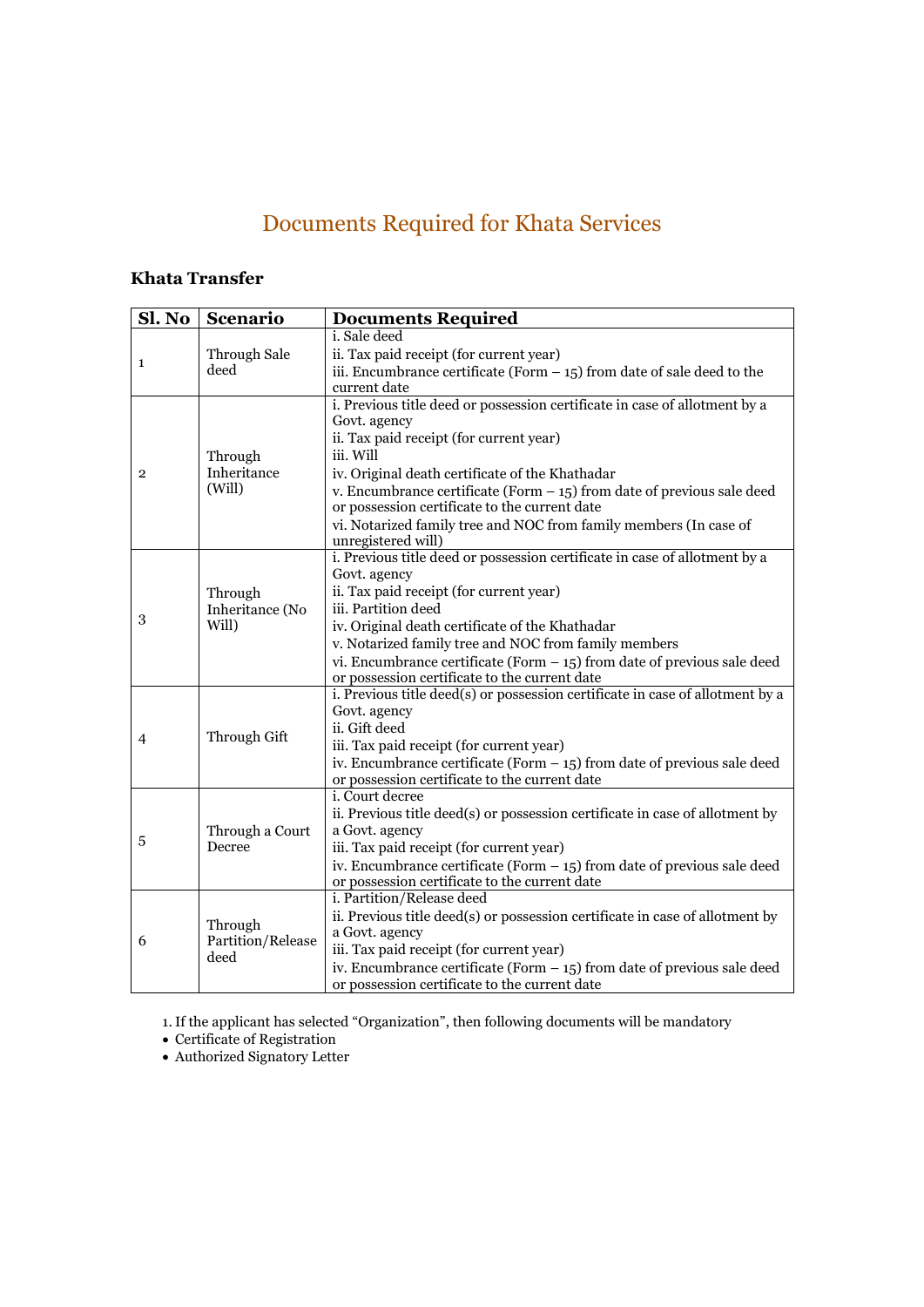- 2. In case apartment, if the applicant has selected "Yes" for "Is occupancy certificate issued?", the following document will be mandatory
- Occupancy certificate
- 3. If the applicant has selected "Yes" for "Whether seller has the Khata in his name?" the following document will be mandatory
- $\bullet$  Existing Khata certificate

#### **Khata Registration**

| Sl. No         | Scenario                      | <b>Documents Required</b>                                                      |
|----------------|-------------------------------|--------------------------------------------------------------------------------|
| 1              | Revenue Pocket                | i. Previous title deed                                                         |
|                |                               | ii. Current title deed                                                         |
|                |                               | iii. Order of land conversion & Conversion sketch                              |
|                |                               | iv. RTC (current)                                                              |
|                |                               | v. Encumbrance certificate (Form $-$ 15) (Up to the month of application)      |
|                |                               | vi. Self-attested sketch showing location and measurement of the               |
|                |                               | property                                                                       |
|                |                               | i. Previous title deed/Title deed                                              |
|                |                               | ii. House listing document/Form 9 issued by previous authority (Local          |
|                |                               | authority)                                                                     |
| $\overline{2}$ |                               | iii. Encumbrance certificate (Form $-$ 15) (Up to the month of<br>application) |
|                | Gramathana                    | iv. Survey sketch provided by Tahsildar/Survey Department                      |
|                |                               | v. Self-attested sketch showing location and measurement of the                |
|                |                               | property                                                                       |
|                |                               | vi. Tax paid receipt (From previous authority)(optional)                       |
|                | BDA/KHB/Other                 | i. Allotment letter                                                            |
|                | Govt                          | ii. Possession certificate issued by Govt authority                            |
| 3              | Development                   | iii. Lease cum sale deed/Sale deed                                             |
|                | Authority                     | iv. Encumbrance certificate (Form $-$ 15) (Up to the month of                  |
|                | Allotted                      | application)                                                                   |
|                | <b>BDA</b> Approved<br>Layout | i. Previous title deed                                                         |
|                |                               | ii. Current title deed                                                         |
|                |                               | iii. Approved layout plan<br>iv. Release order from BDA                        |
| 4              |                               |                                                                                |
|                |                               | v. Encumbrance certificate (Form $-$ 15) (Up to the month of application)      |
|                |                               | vi. Self-attested sketch showing location and measurement of the<br>property   |
| 5              | <b>BDA</b> Reconveyed<br>Area | i. Title deed/Reconveyed sale deed                                             |
|                |                               | ii. Encumbrance certificate (Form $-$ 15) (Up to the month of application)     |
|                |                               | iii. Self-attested sketch showing location and measurement of the              |
|                |                               | property                                                                       |
|                |                               | iv. Improvement charges paid receipt (Optional)                                |

1. If the applicant has selected "Organization", then following documents will be mandatory

• Certificate of Registration

• Authorized Signatory Letter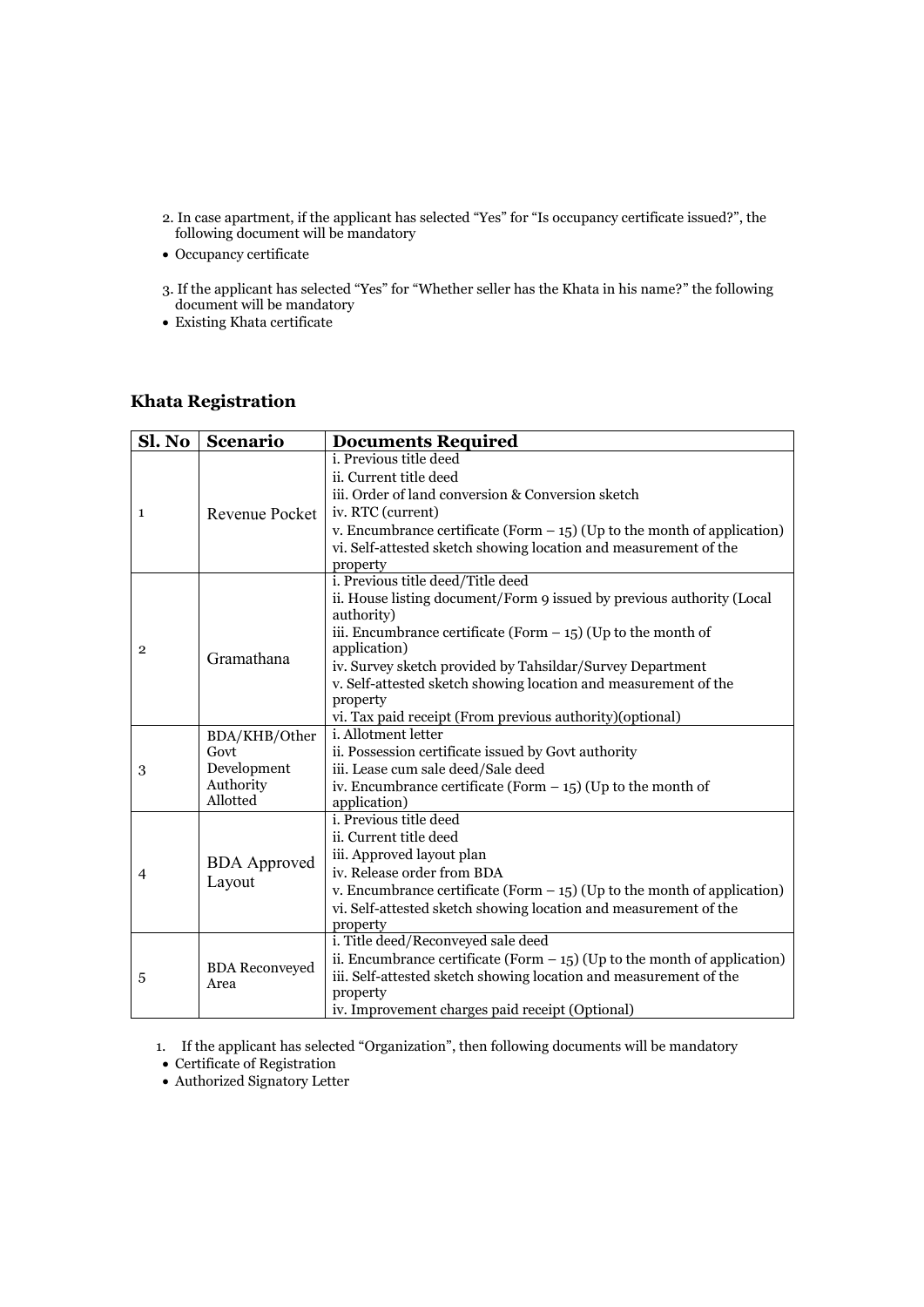## **Khata Bifurcation**

| Sl. No         | Scenario                             | <b>Documents Required</b>                                                     |
|----------------|--------------------------------------|-------------------------------------------------------------------------------|
|                |                                      | i. Sale deed                                                                  |
|                | Through Sale                         | ii. Tax paid receipt (for current year)                                       |
| 1              | deed                                 | iii. Encumbrance certificate (Form $-15$ ) from date of sale deed to the      |
|                |                                      | current date                                                                  |
|                |                                      | iv. Self-attested sketch copy showing overall and bifurcation area details    |
|                | Through<br>Inheritance<br>(Will)     | i. Previous title deed or possession certificate in case of allotment by a    |
|                |                                      | Govt. agency                                                                  |
|                |                                      | ii. Tax paid receipt (for current year)                                       |
|                |                                      | iii. Will                                                                     |
| $\overline{2}$ |                                      | iv. Original death certificate of the Khathadar                               |
|                |                                      | v. Encumbrance certificate (Form $-15$ ) from date of previous sale deed      |
|                |                                      | or possession certificate to the current date                                 |
|                |                                      | vi. Notarized family tree and NOC from family members                         |
|                |                                      | vii. Self-attested sketch copy showing overall and bifurcation area           |
|                |                                      | details                                                                       |
|                |                                      | i. Previous title deed(s) or possession certificate in case of allotment by a |
|                | Through Gift                         | Govt. agency                                                                  |
|                |                                      | ii. Gift deed                                                                 |
| 3              |                                      | iii. Tax paid receipt (for current year)                                      |
|                |                                      | iv. Encumbrance certificate (Form $-15$ ) from date of previous sale deed     |
|                |                                      | or possession certificate to the current date                                 |
|                |                                      | v. Self-attested sketch copy showing overall and bifurcation area details     |
|                | Through a Court<br>Decree            | <i>i</i> . Court decree                                                       |
|                |                                      | ii. Previous title deed(s) or possession certificate in case of allotment by  |
|                |                                      | a Govt. agency                                                                |
| $\overline{4}$ |                                      | iii. Tax paid receipt (for current year)                                      |
|                |                                      | iv. Encumbrance certificate (Form $-15$ ) from date of previous sale deed     |
|                |                                      | or possession certificate to the current date                                 |
|                |                                      | v. Self-attested sketch copy showing overall and bifurcates area details      |
|                | Through<br>Partition/Release<br>deed | i. Partition/Release deed                                                     |
| 5              |                                      | ii. Previous title deed(s) or possession certificate in case of allotment by  |
|                |                                      | a Govt. agency                                                                |
|                |                                      | iii. Tax paid receipt (for current year)                                      |
|                |                                      | iv. Encumbrance certificate (Form $-15$ ) from date of previous sale deed     |
|                |                                      | or possession certificate to the current date                                 |
|                |                                      | v. Self-attested sketch copy showing overall and bifurcated area details      |

1. If the applicant has selected "Organization", then following documents will be mandatory

• Certificate of Registration

• Authorized Signatory Letter

2. If the Khata no is selected, following document will be mandatory

• Improvement Charges Receipt